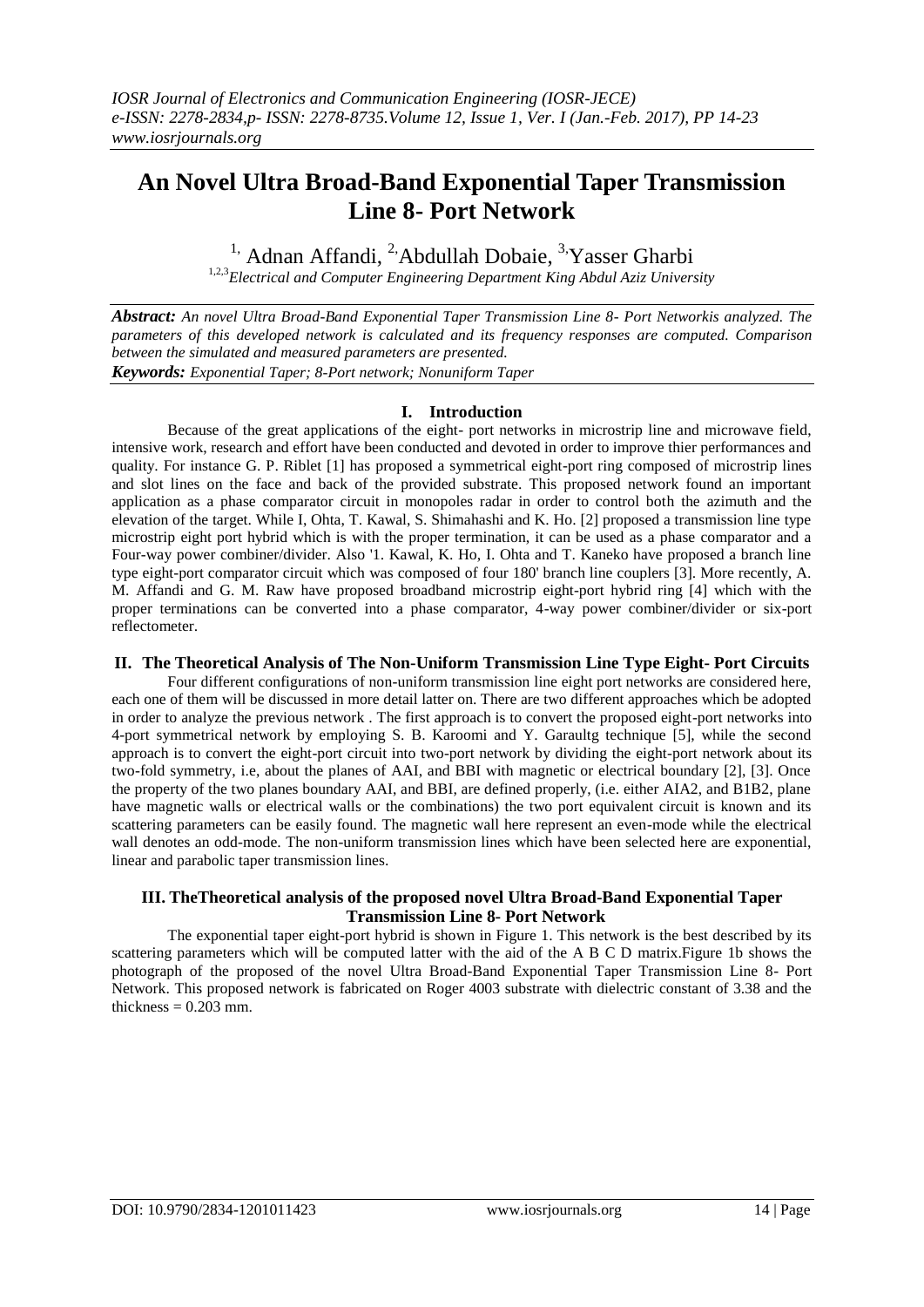

**Figure 1a**shows the layout of the Novel Ultra Broad-Band Exponential Taper Transmission Line 8- Port Network



**Figure 1b.** The photograph of the proposed of Nnovel Ultra Broad-Band Exponential Taper Transmission Line 8- Port Network

The ABCD matrix parameters for the exponential taper transmission line are given as: [6-7]  $\frac{\rho\ \epsilon\ j}{\ell}$  $\sinh(\beta' \ell)$  $\frac{1}{N}$ (cosh( $\beta'$ ) +  $\frac{\delta}{2}$  $\ell$  $\ell$ ) +  $\frac{\delta}{2}$   $\frac{\ell}{\beta}$  sinh( $\beta'$   $\ell$  $=\frac{1}{2}(\cosh(\beta'\ell)+\frac{\delta-\ell}{2}\frac{\sinh(\beta\ell)}{\delta\ell\ell})$ *N*  $A = \frac{1}{2} (\cosh(\beta' \ell) + \frac{\delta}{\beta} \frac{\sinh(\beta' \ell)}{\delta \ell})$  (1)  $\frac{\epsilon}{\ell}$  $\mathcal{S}_0 N \beta$   $\qquad \qquad \ell(\frac{\sinh(\beta-\frac{\epsilon}{\ell})}{\beta})$  $\ell(\frac{\sinh(\beta) \qquad \ell}{\beta})$  $B = jZ_0 N\beta$   $\qquad \ell(\frac{\sinh(\beta)}{2} - \ell)$  (2)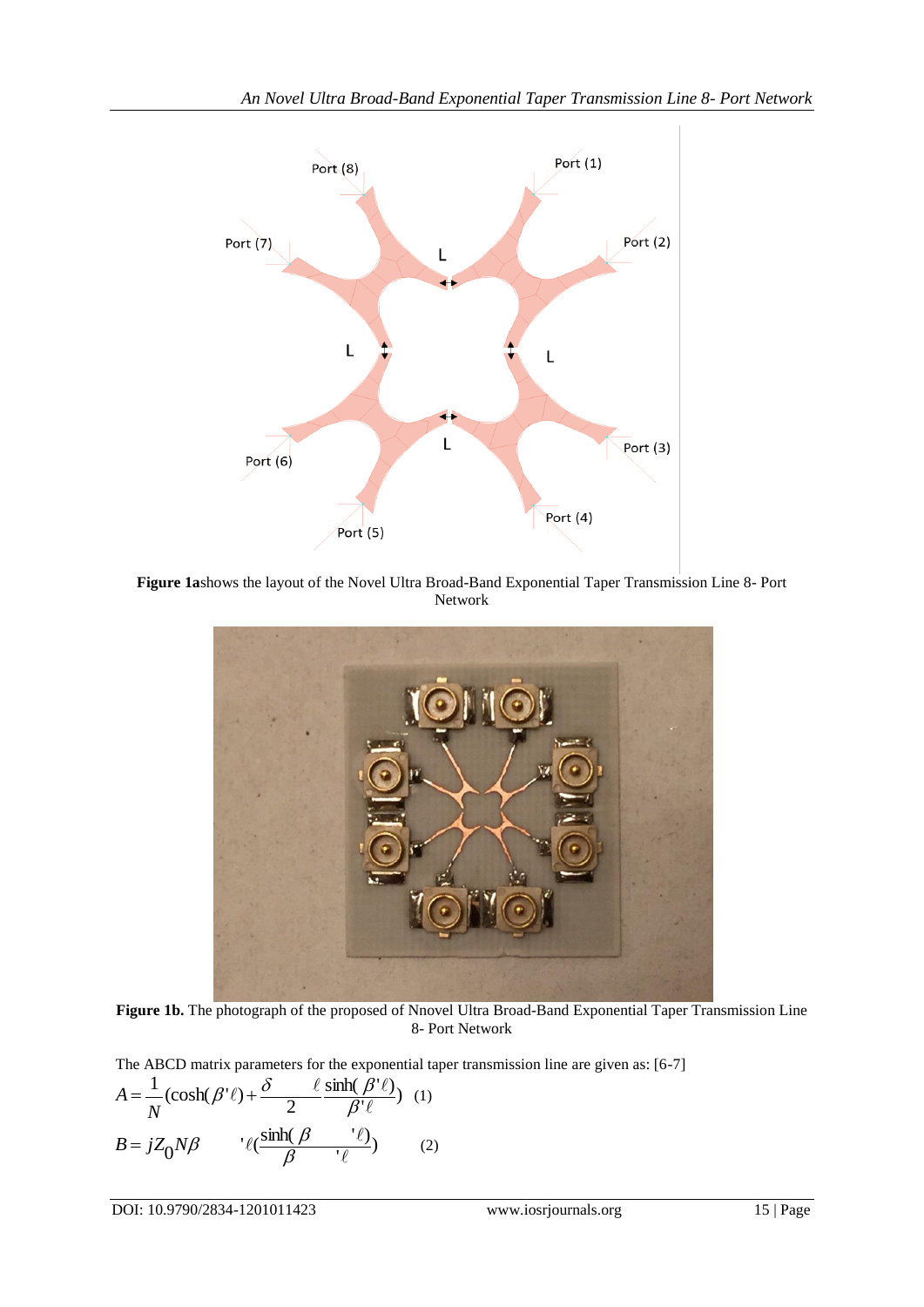$$
C = j \frac{1}{Z_0} * \frac{1}{N} \beta' \ell \left( \frac{\sinh(\beta' \ell)}{\beta' \ell} \right) \qquad (3)
$$
  

$$
D = N(\cosh(\beta' \ell) - \frac{\delta \ell}{2} \frac{\sinh(\beta' \ell)}{\beta' \ell}) \quad (4)
$$
  
Where  $\beta \ell = \frac{2\pi \ell}{\lambda}$ ,  $N = e \qquad \text{where } \delta \text{ is the line tape}$ 

$$
\delta = \ln \frac{Z_L}{Z_0} , \ \beta' \ell = \sqrt{(\frac{\delta}{2} - \ell)^2 - (\beta \ell)^2}
$$

Where Z0, ZL,  $\lambda$  and  $\ell$  are the input, output impedances, wavelength and the length of the transmission line. The theoretical analysis of the exponential 8-port network is best analyzed in terms of the modes analysis. The selected mode are:-

Even – even mode. Even – Odd mode. Odd – Even mode.

Odd – Odd mode.

### **IV. Even-Even Mode Analysis of Fig. 1.**

When the planes boundary AA1 and BB1 have both magnetic walls an even-even mode network is resulted. The even-even mode equivalent circuit of fig. 1 is shown in fig. 2. This network consists of three-exponential lines of lengths  $\ell_1$ ,  $\ell_3$ , and  $\ell_5$  two open-circuited exponential taper line stubs of lengths  $\ell_2$  and  $\ell_4$ .





The ABCD matrix for even-even mode are given as:

$$
\begin{bmatrix}\nATee & BTee \\
CTee & DTee\n\end{bmatrix} = \begin{bmatrix}\nA1 & B1 \\
C1 & D1\n\end{bmatrix}\n\begin{bmatrix}\nA2 & B2 \\
C2 & D2\n\end{bmatrix}\n\begin{bmatrix}\n1.0 & j\omega L \\
0.0 & 1.0\n\end{bmatrix}\n\begin{bmatrix}\nA3 & B3 \\
C3 & D3\n\end{bmatrix}\n\begin{bmatrix}\nA4 & B4 \\
A & D4\n\end{bmatrix}\n\begin{bmatrix}\nA5 & B5 \\
C5 & D5\n\end{bmatrix}\n\begin{bmatrix}\n1.0 & j\omega L \\
0.0 & 1.0\n\end{bmatrix}
$$
\n(5)  
\nWhere the ABCD matrices of the first and the second stubs may be represented respectively as:  
\n
$$
\begin{bmatrix}\nA2 & B2 \\
C2 & D2\n\end{bmatrix} = \begin{bmatrix}\nAs_1 & Bs_1 \\
Cs_1 & Ds_1\n\end{bmatrix} = \begin{bmatrix}\n1 & 0 \\
C1so/Also & 1\n\end{bmatrix}
$$
\n(6)  
\n
$$
\begin{bmatrix}\nA4 & B4 \\
C4 & D4\n\end{bmatrix} = \begin{bmatrix}\nAs_2 & Bs_2 \\
Cs_2 & Ds_2\n\end{bmatrix} = \begin{bmatrix}\n1 & 0 \\
C2so/A2so & 1\n\end{bmatrix}
$$
\n(7)  
\nWhere  $Ai = \frac{1}{Ni} (\cosh(\beta \ell i) + \frac{\delta \ell i}{2} \frac{\sinh(\beta \ell i)}{\beta \ell i})$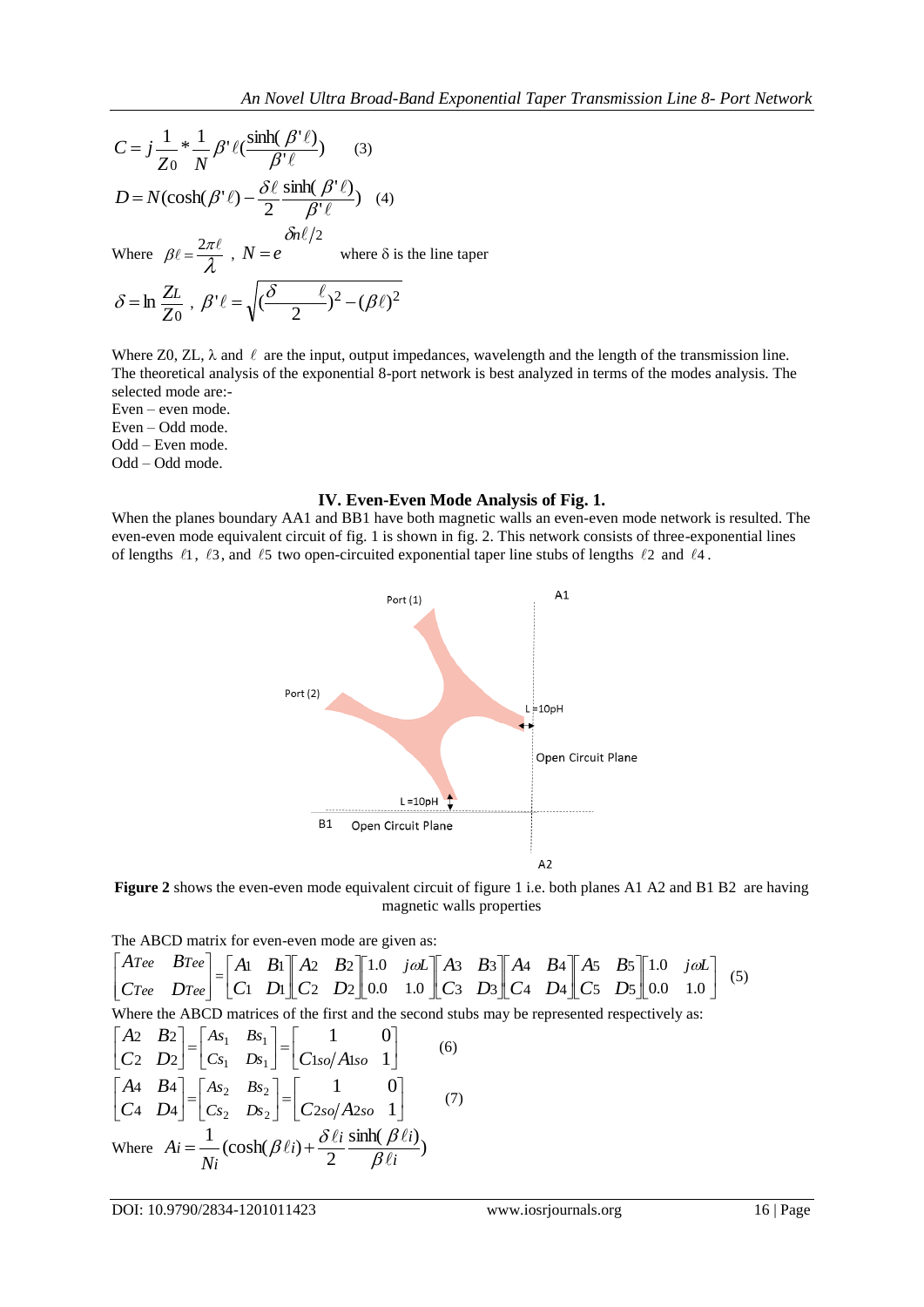$$
Bi = jZi Ni \beta \ell i \left( \frac{\sinh(\beta \ell i)}{\beta \ell i} \right)
$$
  
\n
$$
Ci = j \frac{1}{Zi} \frac{1}{Ni} \beta \ell i \left( \frac{\sinh(\beta \ell i)}{\beta \ell i} \right)
$$
  
\n
$$
Di = Ni(\cosh(\beta \ell i) - \frac{\delta \ell i}{2} \frac{\sinh(\beta \ell i)}{\beta \ell i})
$$
  
\nWhere i = 1, 2, 3, 4, and 5.  
\n
$$
\beta' = \frac{2\pi}{\lambda m}
$$
 where  $\lambda$ m is the microstrip wavelength  
\n
$$
\delta \ell i/2
$$
  
\n
$$
Ni = e
$$
 where  $\delta$  is the line tape  
\n
$$
\delta i = \ln \frac{ZLi}{Zoi}
$$
  
\n
$$
\beta' \ell i = \sqrt{(\frac{\delta \ell i}{2})^2 - (\beta' \ell i)^2}
$$

Where Z0i, ZLi,  $\lambda$  and  $\ell$  are the input, output impedances, wavelength and the length of the ith transmission line.

$$
Anso = \frac{1}{N_{hso}} (\cosh(\beta \ell_{hso}) + \frac{\delta \ell_{hso}}{2} \frac{\sinh(\beta \ell_{hso})}{\beta \ell_{hso}})
$$

$$
C_{hso} = j \frac{1}{Z_{hso}} \frac{1}{N_{hso}} \beta \ell_{hso} (\frac{\sinh(\beta \ell_{hso})}{\beta \ell_{hso}})
$$

Where  $\text{nso} = 1, 2$  and o is for open circuit and S is for stup. The reflection and transmission coefficients of the even - even mode can be calculated as:

$$
\rho_{ee} = \frac{ZLArea + BTee - ZLZsCree - ZsDree}{ZLArea + BTee + ZLZsCree + ZsDTee}
$$
\n
$$
\tau_{ee} = \frac{2\sqrt{ZsZL}}{ZLArea + BTee + ZLZsCree + ZsDTee}
$$
\n(9)

## **V. Even-Odd Mode Analysis of Fig. 1.**

The Even-Odd equivalent of figure. 4.1 is shown in figure. 4.3, which consists of three-exponential lines of lengths  $\ell_1$ ,  $\ell_3$ , and  $\ell_5$ , and two stubs (open and short circuited ) of lengths  $\ell_2$  and  $\ell_4$ , two inductors L of value 10 pH.



**Figure 3** shows the even-odd mode equivalent circuit of figure 1 i.e. both planes A1 A2 unopened circuit property (even mode) while plane B1 B2 is having short circuit property (odd mode property)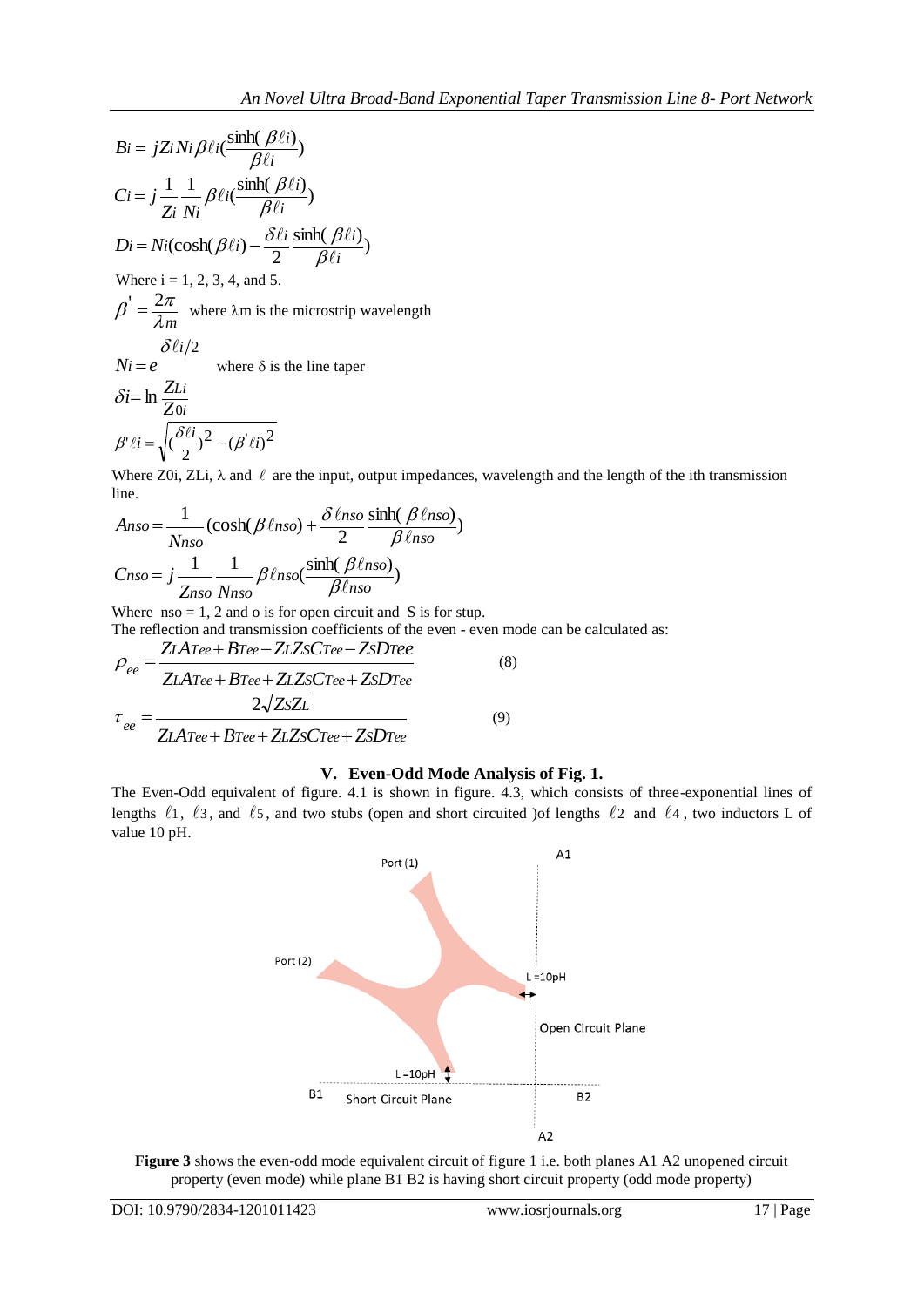The ABCD matrix for Even- Odd mode are given as:  $\overline{\phantom{a}}$  $\overline{\phantom{a}}$  $\overline{\phantom{a}}$  $\overline{\phantom{a}}$ L  $\mathbf{r}$  $\overline{\mathsf{L}}$  $\begin{vmatrix} \nATeo & B\n\end{vmatrix}$ *Teo Teo Teo Teo*  $C$ *Teo*  $D$ *Teo*  $\begin{bmatrix} =\begin{bmatrix} 1 & 2 & 3 \\ 2 & 1 & 2 \end{bmatrix}$   $\begin{bmatrix} 1 & 2 & 2 \\ 1 & 2 & 2 \end{bmatrix}$   $\begin{bmatrix} 1 & 0 & 0 \\ 0 & 0 & 1 \end{bmatrix}$   $\begin{bmatrix} 1 & 0 & 0 \\ 0 & 0 & 1 \end{bmatrix}$   $\begin{bmatrix} 1 & 0 & 0 \\ 0 & 0 & 1 \end{bmatrix}$   $\begin{bmatrix} 1 & 0 & 0 \\ 0 & 0 & 1 \end{bmatrix}$  $\cdot$  $\overline{\mathsf{L}}$ I  $\overline{\phantom{a}}$  $\overline{\phantom{a}}$  $\overline{\phantom{a}}$  $\overline{\phantom{a}}$ L I  $\overline{\phantom{a}}$  $\overline{\phantom{a}}$  $\overline{\phantom{a}}$  $\mathsf{I}$  $\lfloor$ L J  $\overline{\phantom{a}}$  $\overline{\phantom{a}}$  $\mathsf{I}$  $\lfloor$ L  $\cdot$  $\overline{\mathsf{L}}$ |  $\overline{\phantom{a}}$  $\overline{\phantom{a}}$  $\overline{\phantom{a}}$  $\parallel$  $\lfloor$  $\mathbf{r}$  $\overline{\phantom{a}}$  $\frac{1}{2}$  $\overline{\phantom{a}}$  $\mathbf{r}$  $\overline{\mathsf{L}}$  $\mathbf{r}$ 0.0 1.0 1.0 0.0 1.0 1.0 5 D<sub>5</sub> 5 5 4 D<sub>4</sub> 4 **B**4 3  $D_3$ 3 B<sub>3</sub> 2  $D_2$ 2  $B<sub>2</sub>$  $1 \; D1$ 1  $B_1 \| A_2 B_2 \| 1.0$  joil  $A_3 B_3 \| A_4 B_4 \| A_5 B_5 \| 1.0$  joil *C D A B C D A B C D A B C D A B C D A* **B**  $\begin{bmatrix} A_2 & B_2 \end{bmatrix}$  *L*  $\begin{bmatrix} 1.0 & j\omega L \end{bmatrix}$  *A* **B**  $\begin{bmatrix} A_3 & B_3 \end{bmatrix}$  *A A* $\begin{bmatrix} A_2 & B_3 \end{bmatrix}$ *A* $\begin{bmatrix} A_2 & B_3 \end{bmatrix}$ *A* $\begin{bmatrix} 1.0 & j\omega L \end{bmatrix}$ *(10)* Where the ABCD matrices of the first and the second stubs may be represented respectively as: J  $\frac{1}{2}$  $\overline{\phantom{a}}$  $\mathbf{r}$  $\lfloor$  $\begin{matrix} \boxed{1} \\ \boxed{1} \end{matrix}$  $\overline{\phantom{a}}$  $\overline{\phantom{a}}$  $\mathbf{r}$  $\lfloor$  $\mathbf{r}$ 1 1 0 2  $D2$  |  $D1ss/B1$ 2  $B<sub>2</sub>$  $|C_2 \ D_2|$   $|D_{1ss}/B_{1ss}|$ *A B*  $\overline{\phantom{a}}$  $\frac{1}{2}$  $\overline{\phantom{a}}$ I L  $\begin{matrix} \end{matrix}$  $\frac{1}{2}$  $\overline{\phantom{a}}$  $\mathbf{r}$  $\overline{\mathsf{L}}$  $\mathbf{r}$ 1 1 0 4  $D_4 | C_{2so}/A_2$ 4 **B**4  $C_4$   $D_4$   $C_{2so}/A_{2so}$ *A B* Where An Bn Cn Dn are defined last section and where  $(\frac{\sinh(\beta \ell n s s)}{\beta \ell n s s})$  $s s = j Z n s s N n s s \beta \ell n s s \left( \frac{\sinh(\beta \ell n s s)}{\beta \ell n s s} \right)$  $B$ nss =  $jZ$ nss Nnss  $\beta$  lnss $(\frac{\sinh(\beta \ell n)}{\alpha \ell})$  $\ell$  $\ell$ nss $(\frac{\sinh(\ { \beta}\ell}{\beta \ell n s}$ = jZnssNnss $\beta$ lnss $(\frac{\sinh(\beta)}{2})$  $\frac{p \cos\theta}{p}$  $\sinh(\beta \ln ss)$  $(\cosh(\beta \ln s) - \frac{\partial \ln s}{2})$ *ss*  $s s = N n s s (cosh(\beta' \ln s s) - \frac{\delta \ln s s}{2} \frac{\sinh(\beta' \ln s s)}{2}$ *n*  $D$ nss =  $N$ nss(cosh( $\beta'$   $\ell$ nss) -  $\frac{\delta \ell$ nss  $\frac{\sinh(\beta \ell n)}{\delta}}{N}$  $\ell$  $\ell$ nss) –  $\frac{\delta \ell$ nss sinh $(\beta \ell)$  $\beta$  $=Nns(\cosh(\beta \ln ss)-\frac{\delta \ln ss}{2}\frac{\sinh(\beta \ln ts)}{2})$ Where  $Ai = \frac{1}{2} (\cosh(\beta \ell i) + \frac{\delta \ell i}{2} \frac{\sinh(\beta \ell i)}{\rho \ell i})$ 2  $\frac{1}{2}$  (cosh( $\beta$   $\ell$ *i*) *i*  $i) + \frac{\delta \ell i}{2} \frac{\sinh(\beta \ell i)}{\beta \ell i}$ *i i N A*  $\ell$  $\ell_{i}$  +  $\frac{\delta \ell_{i}}{2}$  sinh( $\beta \ell$  $_{\beta}$  $=\frac{1}{\epsilon}(\cosh(\beta \ell i)+\frac{\delta \ell i}{2}\frac{\sinh(\beta \ell i)}{\rho \ell i})$  $\frac{\sinh(\beta \ell i)}{\beta \ell i}$  $B_i = jZ_i N_i \beta \ell_i \left( \frac{\sinh(\beta \ell_i)}{\beta \ell_i} \right)$  $\ell i ( \frac{\sinh(\beta \ell)}{\beta \ell i} )$  $= jZ_i Ni\beta \ell i(\frac{\sinh(\beta)}{\beta \ell})$  $\frac{1}{\epsilon} - \frac{1}{\beta} \beta \ell i(\frac{\sinh(\beta \ell i)}{\beta \ell})$ *i*  $i \left( \frac{\sinh(\beta \ell i)}{\delta \ell} \right)$ *i i i Z N*  $Ci = j$  $\ell$  $\ell i(\frac{\text{sinh}(\beta\ell)}{\beta\ell i}$  $= j \frac{1}{\epsilon} \frac{1}{\epsilon} \beta \ell i \left( \frac{\sinh(\beta)}{\beta \ell} \right)$  $\frac{\sinh(\beta \ell i)}{\beta \ell i}$  $(\cosh(\beta \ell i) - \frac{\partial \ell i}{2} \frac{\sinh(\beta \ell)}{\beta \ell i})$  $Di = Ni(\cosh(\beta \ell i) - \frac{\delta \ell i}{2} \frac{\sinh(\beta \ell i)}{\beta \ell i})$  $\ell(i) - \frac{\delta \ell i}{2} \frac{\sinh(\beta \ell)}{\beta \ell i}$  $= Ni(\cosh(\beta \ell i) - \frac{\delta \ell i}{2} \frac{\sinh(\beta \ell)}{\beta \ell i})$ Where  $i = 1, 2, 3, 4, and 5$ . *m*  $\beta' = \frac{2\pi}{1}$  where  $\lambda$ m is the microstrip wavelength *i* /2  $Ni = e$  $\delta \ell$ where  $\delta$  is the line taper *i Li Z*  $\delta i = \ln \frac{Z_L}{Z_0}$  $\beta' \ell i = \sqrt{(\frac{\delta \ell i}{2})^2 - (\beta' \ell i)^2}$ 

Where Z0i, ZLi,  $\lambda$  and  $\ell$  are the input, output impedances, wavelength and thelength of the ith transmission line.

$$
A2so = \frac{1}{22so} \left(\cosh(\beta \ell 2so) + \frac{\delta \ell 2so}{2} \frac{\sinh(\beta \ell 2so)}{\beta \ell 2so}\right)
$$
  
\n
$$
B1ss = jZ1ss N1ss \beta \ell 1ss \frac{\sinh(\beta \ell 1ss)}{\beta \ell 1ss}
$$
  
\n
$$
C2so = j \frac{1}{Z2so} \frac{1}{N2so} \beta \ell 2so \frac{\sinh(\beta \ell 2so)}{\beta \ell 2so}
$$
  
\n
$$
D1ss = N1ss(\cosh(\beta \ell 1ss) - \frac{\delta \ell 1ss}{2} \frac{\sinh(\beta \ell 1ss)}{\beta \ell 1ss})
$$

Where o is for open circuit and S is for stup.

The reflection and transmission coefficients of the even - odd mode can be calculated as: *L Teo Teo L S Teo S Teo eo Z A B Z Z C Z D*  $\rho_{\rm oo} = \frac{\text{ZL} \text{A} \text{Teo} + \text{B} \text{Teo} - \text{ZL} \text{Zs} \text{C} \text{Teo} - \text{Zs} \text{D} \text{Teo}}{11}$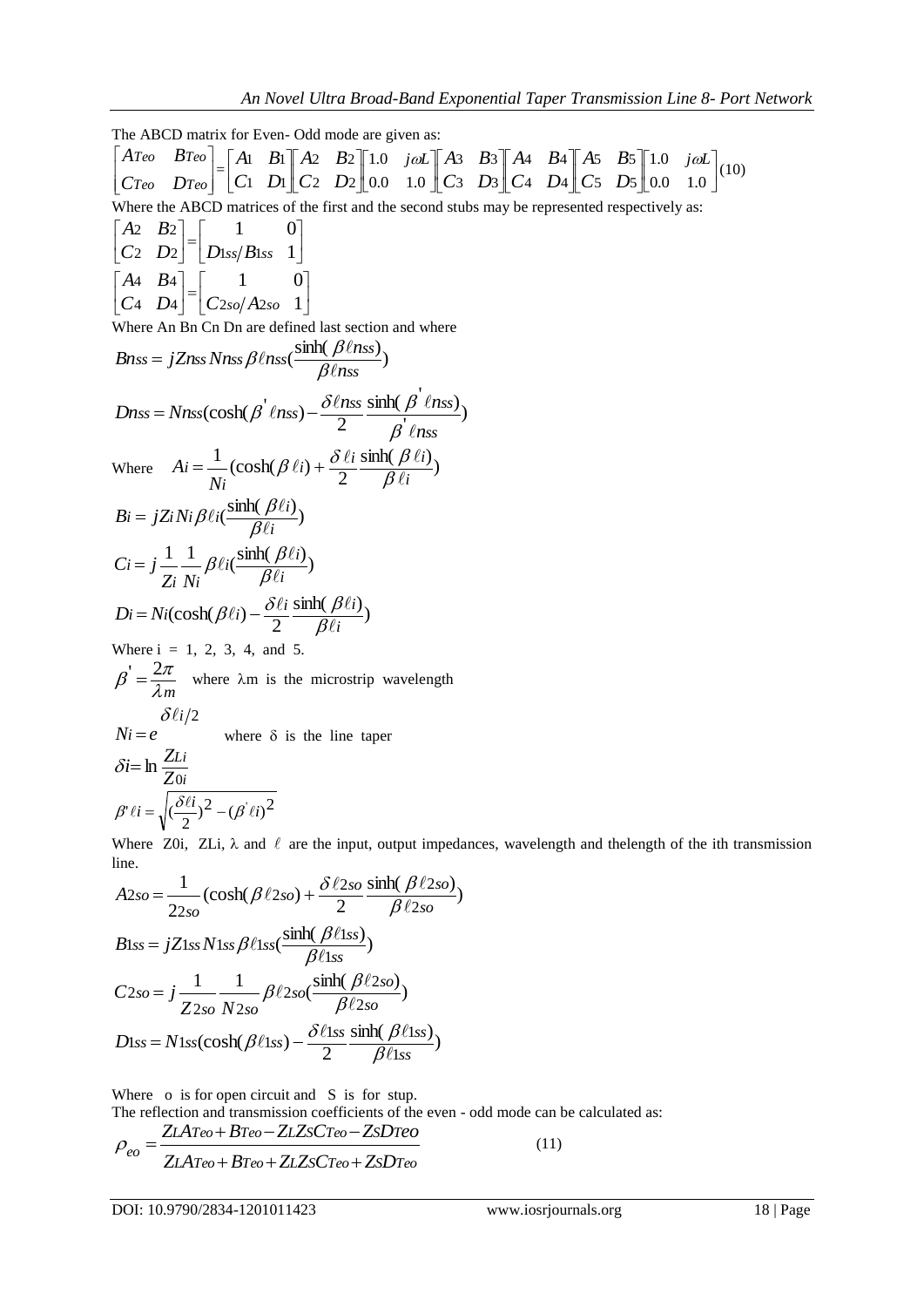$$
\tau_{eo} = \frac{2\sqrt{ZsZL}}{ZLA\tau_{eo} + B\tau_{eo} + ZLZsC\tau_{eo} + ZsD\tau_{eo}}
$$
(12)

**VI. Odd-Even Mode Analysis of Fig. 1**

The Odd-Even mode equivalent of fig. 1 is shown in fig. 4, which consists of three-exponential lines of lengths  $\ell$ 1,  $\ell$ 3, and  $\ell$ 5 two stubs (open and short circuited) of lengths  $\ell$ 2 and  $\ell$ 4.



**Figure 4** shows the odd-even mode equivalent circuit of figure 1.

The ABCD matrix for Odd - Even mode equivalent circuit is:

 $\overline{\phantom{a}}$  $\overline{\phantom{a}}$  $\overline{\phantom{a}}$  $\overline{\phantom{a}}$ L  $\mathbf{r}$ L  $\mathbf{r}$ *Toe Toe Toe Toe C D A B*  $\begin{bmatrix} -1 & 2 & 1 & 2 \\ C_1 & D_1 & C_2 & D_2 \end{bmatrix}$  0.0 1.0  $\begin{bmatrix} 1 & 2 & 2 & 3 \\ C_3 & D_3 & C_4 & D_4 \end{bmatrix}$   $\begin{bmatrix} 1 & 2 & 3 & 3 \\ C_4 & D_5 & D_5 \end{bmatrix}$  0.0 1.0  $\cdot$  $\overline{\mathsf{L}}$ L  $\overline{\phantom{a}}$  $\overline{\phantom{a}}$  $\overline{\phantom{a}}$  $\overline{\phantom{a}}$  $\lfloor$ L  $\overline{\phantom{a}}$  $\overline{\phantom{a}}$  $\overline{\phantom{a}}$ L  $\overline{\mathsf{L}}$  $\mathsf{I}$  $\overline{\phantom{a}}$  $\overline{\phantom{a}}$  $\overline{\phantom{a}}$ L  $\overline{\mathsf{L}}$  $\mathsf{I}$   $\cdot$  $\overline{\mathsf{L}}$ L  $\overline{\phantom{a}}$  $\overline{\phantom{a}}$  $\overline{\phantom{a}}$  $\parallel$ L  $\mathsf{I}$  $\overline{\phantom{a}}$  $\frac{1}{2}$  $\overline{\phantom{a}}$  $\mathbf{r}$  $\overline{\mathsf{L}}$  $\mathbf{r}$ 0.0 1.0 1.0 0.0 1.0 1.0 5 D<sub>5</sub> 5 5 4 D<sub>4</sub> 4 **B**4 3 D<sub>3</sub> 3 3 2  $D_2$ 2 B<sub>2</sub>  $1 D_1$ 1  $B_1 \| A_2 B_2 \| 1.0$   $j\omega L \| A_3 B_3 \| A_4 B_4 \| A_5 B_5 \| 1.0$   $j\omega L$ *C D A B C D A B C D A B C D A B C D A* **B**  $\begin{bmatrix} A_2 & B_2 \end{bmatrix}$  *L*  $\begin{bmatrix} 1.0 & j \omega L \end{bmatrix}$  *A B*  $\begin{bmatrix} A_3 & B_3 \end{bmatrix}$  *A A*  $\begin{bmatrix} A_2 & B_3 \end{bmatrix}$  *A*  $\begin{bmatrix} A_2 & B_3 \end{bmatrix}$  *A*  $\begin{bmatrix} 1.0 & j \omega L \end{bmatrix}$  (13) Where the ABCD matrices of the first and the second stubs may be represented respectively as: J  $\rfloor$ I  $\mathbf{r}$  $\overline{\mathsf{L}}$   $\overline{\phantom{a}}$  $\overline{\phantom{a}}$  $\mathbf{r}$  $\overline{\mathsf{L}}$  $\mathbf{r}$ 1 1 0 2  $D2 | C1s0/Al$ 2  $B<sub>2</sub>$  $C_2$   $D_2$   $C_{1so}/A_{1so}$ *A B* J  $\rfloor$ I  $\mathbf{r}$  $\overline{\mathsf{L}}$  $\begin{matrix} \end{matrix}$  $\overline{\phantom{a}}$  $\overline{\phantom{a}}$  $\mathbf{r}$  $\overline{\mathsf{L}}$  $\mathbf{r}$ 1 1 0 4  $D_4 | D_{2ss}/B_2$ 4 **B**4  $\begin{bmatrix} C4 & D4 \end{bmatrix}$   $\begin{bmatrix} D2ss \end{bmatrix}$  *D A B* Where  $Ai = \frac{1}{\cosh(\beta \ell i) + \frac{\delta \ell i}{2} \frac{\sinh(\beta \ell i)}{\beta \ell}})$  $\frac{1}{v_i}$  (cosh( $\beta \ell i$ ) +  $\frac{\delta \ell}{2}$ *i*  $i) + \frac{\delta \ell i}{2} \frac{\sinh(\beta \ell i)}{\beta \ell i}$ *i i N A*  $\ell$  $\ell i$ ) +  $\frac{\delta \ell i}{2} \frac{\sinh(\beta \ell)}{\beta \ell i}$  $=\frac{1}{2}(\cosh(\beta \ell i)+\frac{\delta \ell i}{2}\frac{\sinh(\beta \ell i)}{\delta \ell i})$  $\frac{\sinh(\beta \ell i)}{\beta \ell i}$  $B_i = jZ_i N_i \beta \ell_i \left( \frac{\sinh(\beta \ell_i)}{\beta \ell_i} \right)$  $\ell i(\frac{\text{sinh}(\beta\ell)}{\beta\ell i})$  $= jZ_i Ni \beta \ell i(\frac{\sinh(\beta)}{\beta \ell})$  $\frac{1}{\pi} \frac{1}{\beta \ell i} \frac{\sinh(\beta \ell i)}{\beta \ell i}$ *i*  $i \left( \frac{\sinh(\beta \ell i)}{\delta \ell \right)$ *i i i Z N*  $Ci = j$  $\ell$  $\ell i(\frac{\text{sinh}(\beta\ell)}{\beta\ell i}$  $= j \frac{1}{\rho} \frac{1}{\beta} \beta \ell i \left( \frac{\sinh(\beta)}{\beta \ell} \right)$  $\frac{\sinh(\beta \ell i)}{\beta \ell i}$  $(\cosh(\beta \ell i) - \frac{\partial \ell i}{2} \frac{\sinh(\beta \ell)}{\beta \ell i})$  $Di = Ni(\cosh(\beta \ell_i) - \frac{\delta \ell_i}{2} \frac{\sinh(\beta \ell_i)}{\beta \ell_i})$  $\ell(i) - \frac{\delta \ell i}{2} \frac{\sinh(\beta \ell)}{\beta \ell i}$  $=Ni(\cosh(\beta \ell i)-\frac{\delta \ell i}{2}\frac{\sinh(\beta \ell)}{\beta \ell i})$ Where  $i = 1, 2, 3, 4$ , and 5. *m*  $\beta' = \frac{2\pi}{1}$  where  $\lambda$ m is the microstrip wavelength *i* /2  $Ni = e$  $\delta \ell$ where  $\delta$  is the line taper *i Li Z*  $\delta i = \ln \frac{Z_L}{Z_0}$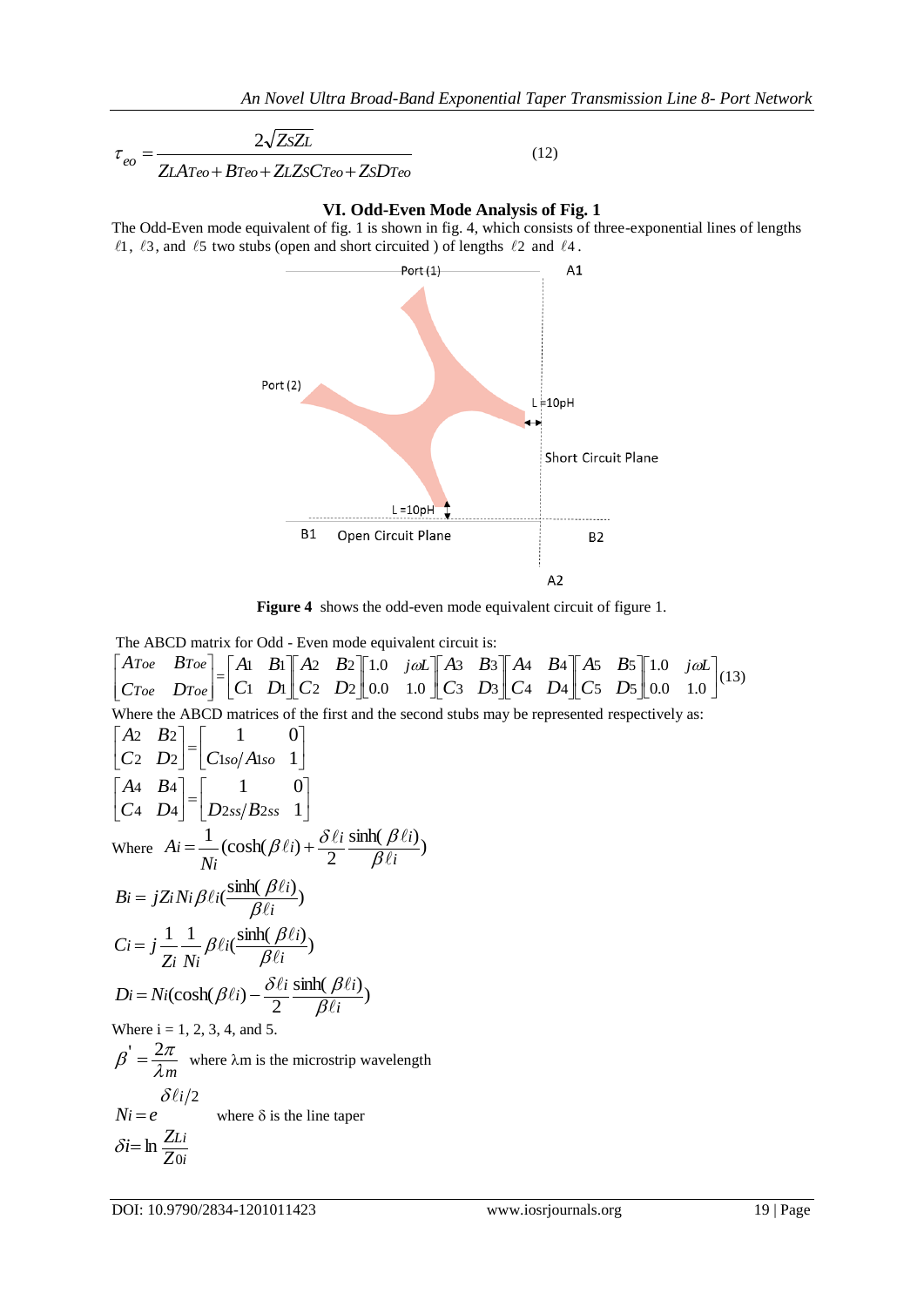$$
\beta' \ell i = \sqrt{\left(\frac{\delta \ell i}{2}\right)^2 - \left(\beta' \ell i\right)^2}
$$

Where Z0i, ZLi,  $\lambda$  and  $\ell$  are the input, output impedances, wavelength and the length of the ith transmission line.

$$
A1so = \frac{1}{Z1so} \left(\cosh(\beta \ell 1so) + \frac{\delta \ell 1so \sinh(\beta \ell 1so)}{\beta \ell 1so}\right)
$$
  
\n
$$
B2ss = jZ2ss N2ss \beta \ell 2ss \frac{\sinh(\beta \ell 2ss)}{\beta \ell 2ss}
$$
  
\n
$$
C1so = j \frac{1}{Z1so} \frac{1}{N1so} \beta \ell 1so \frac{\sinh(\beta \ell 1so)}{\beta \ell 1so}
$$
  
\n
$$
D2ss = N2ss(\cosh(\beta \ell 2ss) - \frac{\delta \ell 2ss}{2} \frac{\sinh(\beta \ell 2ss)}{\beta \ell 2ss})
$$

Where o is for open circuit and S is for stup.

The reflection and transmission coefficients of the odd - even mode can be calculated as:

$$
\rho_{oe} = \frac{ZLAToe + BToe - ZLZsCroe - ZsDToe}{ZLAToe + BToe + ZLZsCroe + ZsDroe}
$$
\n
$$
\tau_{oe} = \frac{2\sqrt{ZsZL}}{ZLAToe + BToe + ZLZsCroe + ZsDroe}
$$
\n(15)

#### **VII. Odd - Odd Mode Analysis of Fig. 1**

The Odd-Odd mode equivalent of fig. 1 is shown in fig.5, which consists of three-exponential lines of lengths  $\ell$ 1 ,  $\ell$ 3, and  $\ell$ 5 two short stubs of lengths  $\ell$ 2 and  $\ell$ 4.



**Figure 5** shows the odd-odd mode equivalent circuit of figure 1.

The ABCD matrix for Odd - Odd equivalent as:

 $\overline{\phantom{a}}$  $\overline{\phantom{a}}$  $\overline{\phantom{a}}$  $\overline{\phantom{a}}$ L  $\mathbb{I}$ L  $\mathbf{r}$ *Too Too Too Too C D A B*  $=\begin{bmatrix} 1 & 2 & 1 & 2 \\ C_1 & D_1 & C_2 & D_2 \end{bmatrix}$  0.0 1.0  $\begin{bmatrix} 1 & 2 & 2 & 1 \\ C_3 & D_3 & C_4 & D_4 \end{bmatrix}$   $\begin{bmatrix} 1 & 2 & 2 & 1 \\ C_5 & D_5 & D_5 \end{bmatrix}$  0.0 1.0  $\cdot$  $\overline{\phantom{a}}$  $\mathsf{I}$  $\overline{\phantom{a}}$  $\overline{\phantom{a}}$  $\overline{\phantom{a}}$  $\mathsf{I}$ L L  $\overline{\phantom{a}}$  $\overline{\phantom{a}}$  $\overline{\phantom{a}}$  $\mathsf{I}$ L  $\mathsf{I}$  $\overline{\phantom{a}}$  $\overline{\phantom{a}}$  $\overline{\phantom{a}}$  $\mathsf{I}$ L  $\mathsf{I}$   $\cdot$  $\overline{\mathsf{L}}$  $\mathsf{I}$  $\overline{\phantom{a}}$  $\overline{\phantom{a}}$  $\overline{\phantom{a}}$  $\parallel$ L  $\mathsf{I}$  $\overline{\phantom{a}}$  $\overline{\phantom{a}}$  $\overline{\phantom{a}}$  $\mathbf{r}$ L  $\mathbf{r}$ 0.0 1.0 1.0 0.0 1.0 1.0 5 5 5 5 4 D<sub>4</sub> 4 B<sub>4</sub> 3 D<sub>3</sub> 3 3 2  $D_2$ 2 B<sub>2</sub>  $1 D_1$ 1  $B_1 \| A_2 B_2 \| 1.0$   $j\omega L \| A_3 B_3 \| A_4 B_4 \| A_5 B_5 \| 1.0$   $j\omega L$ *C D A B C D A B C D A B C D A B C D A* **B**  $\begin{bmatrix} A2 & B2 \end{bmatrix}$  **1.0** *jol*  $\begin{bmatrix} A3 & B3 \end{bmatrix}$  *A* **B**  $\begin{bmatrix} A5 & B5 \end{bmatrix}$  **1.0** *jol*  $\begin{bmatrix} A16 \end{bmatrix}$ Where the ABCD matrices of the first and the second stubs may be represented respectively as:  $\overline{\phantom{a}}$  $\frac{1}{2}$  1 0  $\mathbf{r}$  $\begin{bmatrix} C_2 & D_2 \end{bmatrix}$   $\begin{bmatrix} D_{1ss}/B_{1ss} & 1 \end{bmatrix}$  $\mathbf{r}$  $\vert$ =  $\overline{\phantom{a}}$  $\begin{bmatrix} A_2 & B_2 \end{bmatrix}$  $\mathbf{r}$ L (4.16a)

DOI: 10.9790/2834-1201011423 www.iosrjournals.org 20 | Page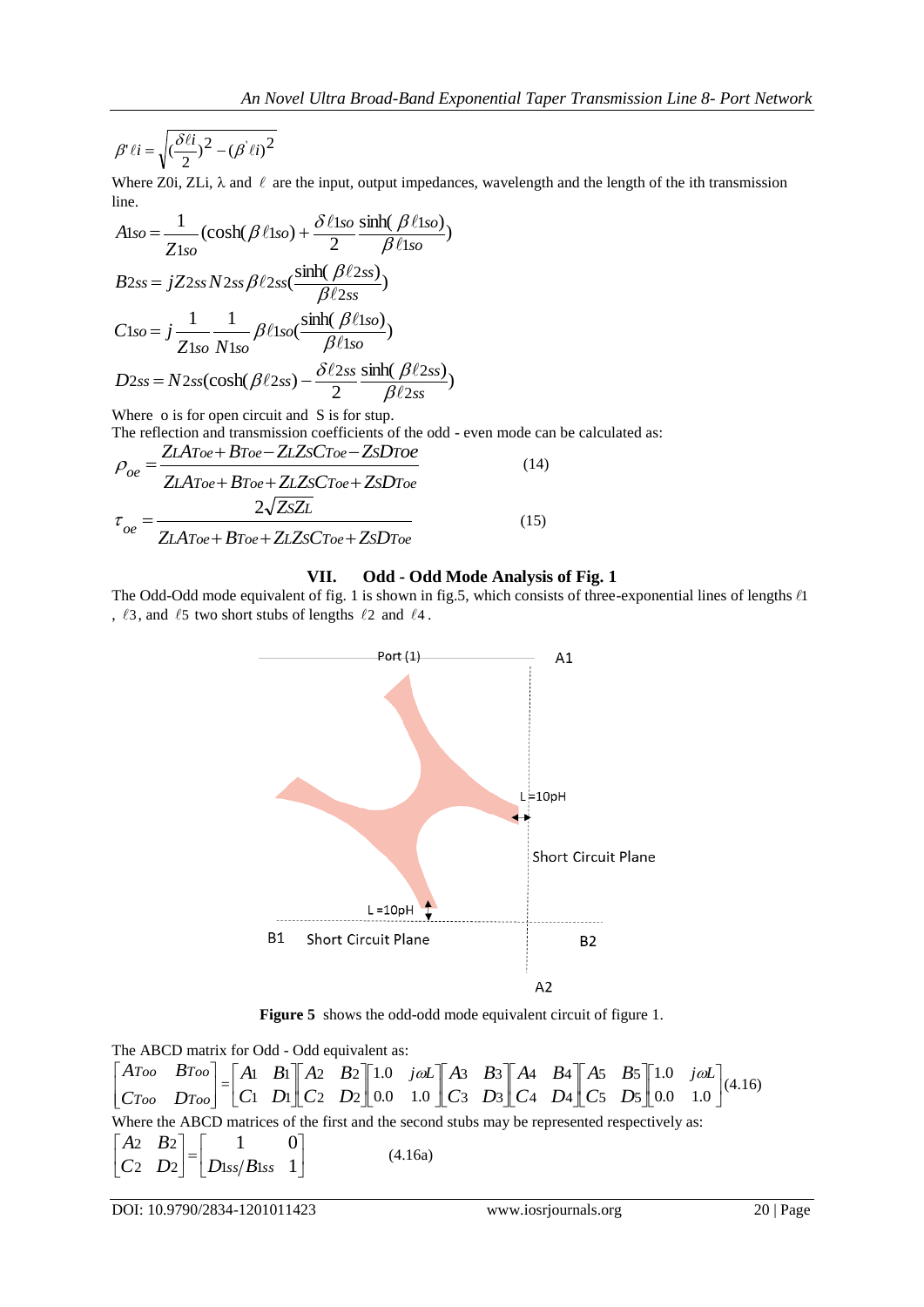$$
\begin{bmatrix}\nA4 & B4 \\
C4 & D4\n\end{bmatrix} =\n\begin{bmatrix}\n1 & 0 \\
D_{2ss}/B_{2ss} & 1\n\end{bmatrix}
$$
\n(4.16b)  
\nWhere  $Ai = \frac{1}{Ni} (\cosh(\beta \ell i) + \frac{\delta \ell i}{2} \frac{\sinh(\beta \ell i)}{\beta \ell i})$   
\n $Bi = j\mathbb{Z}i Ni \beta \ell i (\frac{\sinh(\beta \ell i)}{\beta \ell i})$   
\n $Ci = j \frac{1}{\mathbb{Z}i} \frac{1}{Ni} \beta \ell i (\frac{\sinh(\beta \ell i)}{\beta \ell i})$   
\n $Di = Ni(\cosh(\beta \ell i) - \frac{\delta \ell i}{2} \frac{\sinh(\beta \ell i)}{\beta \ell i})$   
\nWhere  $i = 1, 2, 3, 4$ , and 5.  
\n $\beta' = \frac{2\pi}{\lambda m}$  Where  $\lambda m$  is the microstrip wavelength  
\n $\delta \ell i/2$   
\n $Ni = e$  where  $\delta$  is the line tape

$$
\delta i = \ln \frac{Z_{Li}}{Z_{0i}}
$$

$$
\beta' \ell i = \sqrt{\frac{\delta \ell i}{2}^2 - (\beta' \ell i)^2}
$$

Where Z0i, ZLi,  $\lambda$  and  $\ell$  are the input, output impedances, wavelength and the length of the ith transmission line.

$$
Bnss = jZnss Nnss \beta \ell nss(\frac{\sinh(\beta \ell nss)}{\beta \ell nss})
$$

$$
Dnss = Nnss(\cosh(\beta \ell nss) - \frac{\delta \ell nss}{2} \frac{\sinh(\beta \ell nss)}{\beta \ell nss})
$$

Where  $nss = 1$  and 2 and o is for open circuit and S is for stup.

The reflection and transmission coefficients of the even - odd mode can be calculated as:

$$
\rho_{oo} = \frac{ZLAToo + BToo - ZLZsCToo - ZsDToo}{ZLAToo + BToo + ZLZsCToo + ZsDoo}
$$
\n
$$
\tau_{oo} = \frac{2\sqrt{ZsZL}}{ZLAToo + BToo + ZLZsCToo + ZsDToo}
$$
\n(18)

#### **VIII. The scattering matrix Parameters of The Novel Ultra Broad-BandExponential Taper 8- Port network**

The overall scattering matrix parameters ofthe proposed ETL 8-Port hybrid can be calculated by applying the superposition theory [1-2] as:

$$
S_{11} = \frac{\rho_{ee} + \rho_{eo} + \rho_{oe} + \rho_{oo}}{4}
$$
\n
$$
S_{21} = \frac{\tau_{ee} + 2\tau_{eo} + \tau_{oo}}{4}
$$
\n
$$
S_{31} = \frac{\tau_{ee} - \tau_{oo}}{4}
$$
\n
$$
S_{41} = \frac{\rho_{ee} + \rho_{eo} - \rho_{oe} - \rho_{oo}}{4}
$$
\n
$$
S_{51} = \frac{\rho_{ee} - \rho_{eo} - \rho_{oe} + \rho_{oo}}{4}
$$
\n
$$
S_{51} = \frac{\rho_{ee} - \rho_{eo} - \rho_{oe} + \rho_{oo}}{4}
$$
\n
$$
(22)
$$

DOI: 10.9790/2834-1201011423 www.iosrjournals.org 21 | Page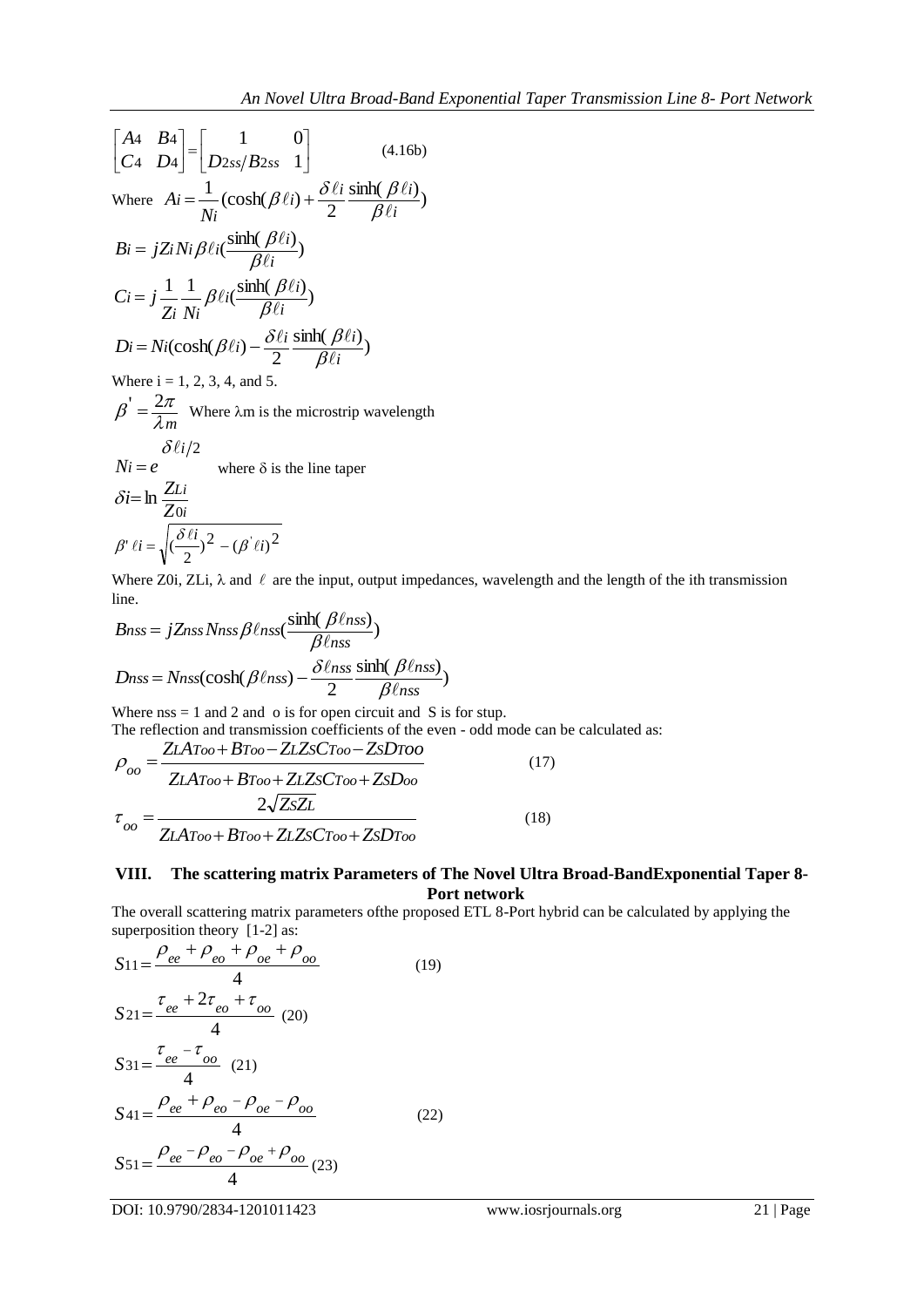$$
S61 = \frac{\tau_{ee} - 2\tau_{eo} + \tau_{oo}}{4}
$$
\n
$$
S71 = S31 \quad (25)
$$
\n
$$
S81 = \frac{\rho_{ee} - \rho_{eo} + \rho_{oe} - \rho_{oo}}{4} \quad (26)
$$

#### **IX. The Frequency Responses of The Novel Ultra Broad-BandExponential Taper 8-Port network (Figure 1)**

Fig. 6 shows the frequency responses of the scattering matrix parameters of the Ultra Broad-Bandexponential taper 8-port network. By taking -20 dB as reference for both the return losses and the isolations among the ports, While taking 0.125dB as reference for the insertion loss. This shows the frequency response indicated that the proposed network provides the optimized proposed network enjoyanultra-broad-band operation capabilityand good performance.



**Figure 6a.** The frequency responses of the Novel Ultra Broad-Band Exponential Taper 8-Port network



**Figure 6b.**The frequency responses of the Novel Ultra Broad-Band Exponential Taper 8-Port network